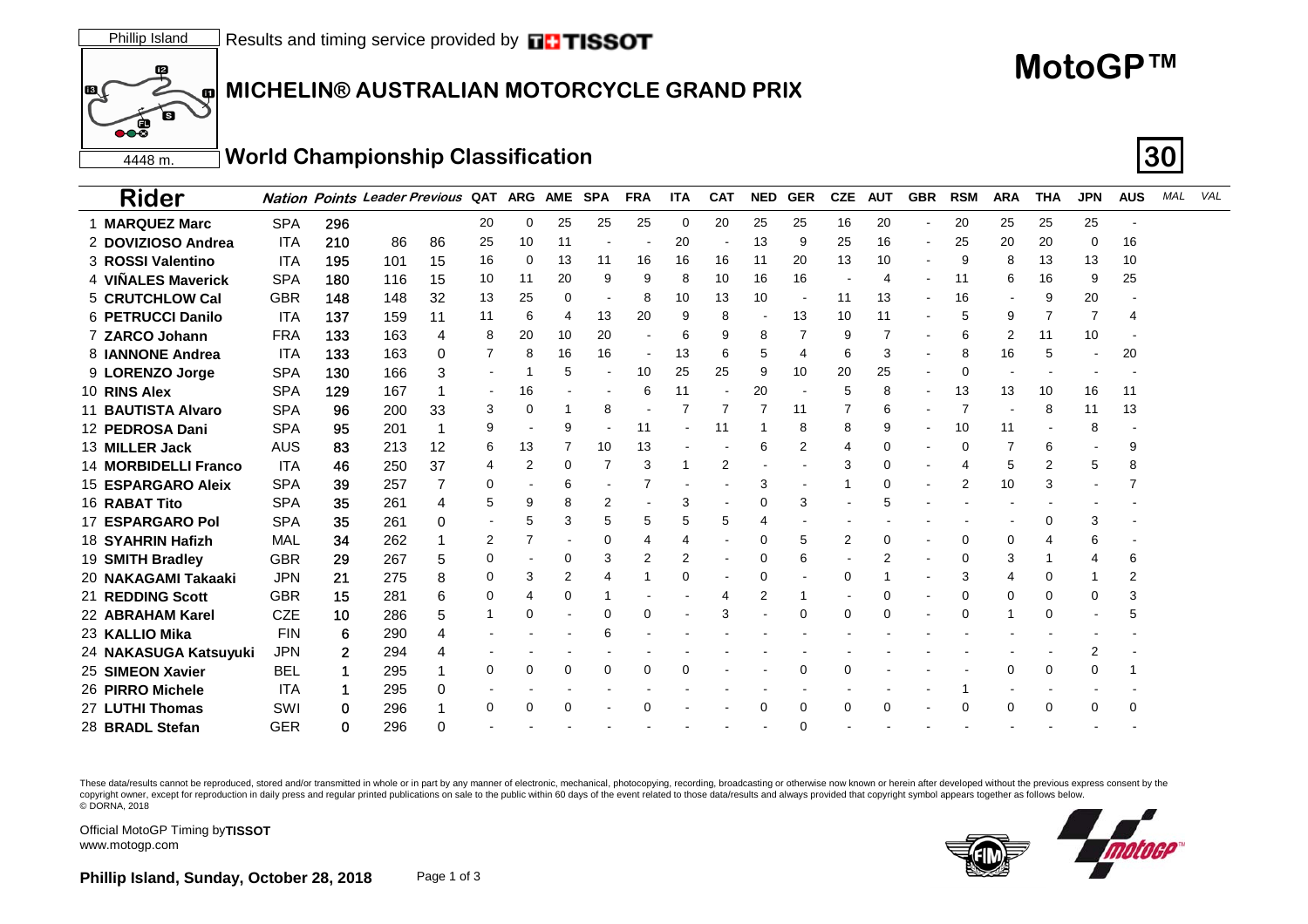

31 **GUINTOLI Sylvain** FRA 0 296 0 --------- 0--- -- <sup>0</sup> - 32 **PONSSON Christophe** FRA 0 296 0 - - - - - - - - - - - -0 - - - -

These data/results cannot be reproduced, stored and/or transmitted in whole or in part by any manner of electronic, mechanical, photocopying, recording, broadcasting or otherwise now known or herein after developed without copyright owner, except for reproduction in daily press and regular printed publications on sale to the public within 60 days of the event related to those data/results and always provided that copyright symbol appears tog © DORNA, 2018



Official MotoGP Timing by **TISSOT**www.motogp.com